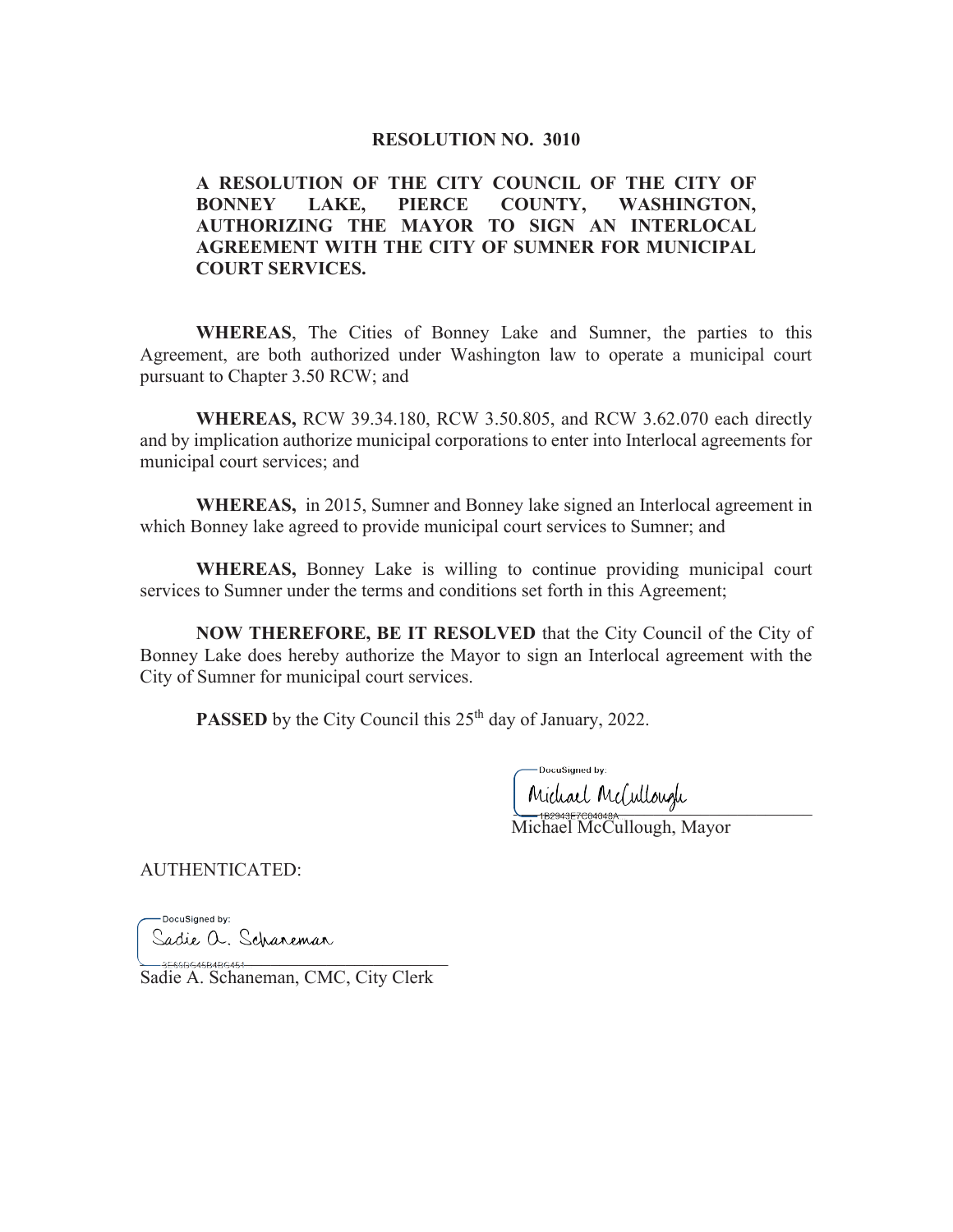## **INTERLOCAL AGREEMENT BY AND BETWEEN CITY OF BONNEY LAKE, WASHINGTON AND CITY OF SUMNER FOR THE PROVISION OF MUNICIPAL COURT SERVICES**

THIS AGREEMENT is entered into this 25th day of January 2022, by and between the City of Bonney Lake ("Bonney Lake") and the City of Sumner ("Sumner"), and they are the Washington State Municipal Corporations (collectively the "Parties"). **Whereas**, the Cities of Bonney Lake and Sumner, the parties to this Agreement, are both authorized under Washington law to operate a municipal court pursuant to Chapter 3.50 RCW; and **Whereas**, RCW 39.34.180, RCW 3.50.805, and RCW 3.62.070 each directly and by implication authorize municipal corporations to enter into Interlocal agreements for municipal court services; and

**Whereas**, in 2015, Sumner and Bonney Lake signed an interlocal agreement in which Bonney Lake agreed to provide municipal court services to Sumner; and

**Whereas**, Bonney Lake is willing to continue providing municipal court services to Sumner under the terms and conditions set forth in this Agreement;

 NOW, THEREFORE, in consideration of the mutual covenants and promises set forth herein, and in the exercise of authority granted by the Interlocal Cooperation Act, Chapter 39.34 RCW, Bonney Lake and Sumner do hereby agree as follows:

- 1. **Purpose**. The purpose of this Agreement is to provide for certain municipal court services by Bonney Lake to Sumner through the use of facilities, materials and personnel of the Bonney Lake Municipal Court to the maximum extent permitted by law for the filing and processing of Sumner's civil, traffic or other infractions, criminal citations, impound hearings, drug forfeiture hearings and potentially dangerous/dangerous dog appeal hearings; to set forth fees to be paid by Sumner; and to specify the responsibilities of Bonney Lake and Sumner respectively for such municipal court services.
- 2. **Administration**. The Bonney Lake Court Administrator shall be responsible for the administration of this Agreement. No joint acquisition, holding or disposal of real or personal property is contemplated hereunder.

## 3. **Filing and Assumption of Sumner Municipal Court Cases.**

- 3.1. For purposes of this Agreement, a case filed in Bonney Lake Municipal Court originating in the jurisdiction of Sumner will be identified as a case of Sumner.
- 3.2. **Archived Cases**. Sumner shall continue to be responsible for the storage and retention of all archived court cases prior to the transfer date.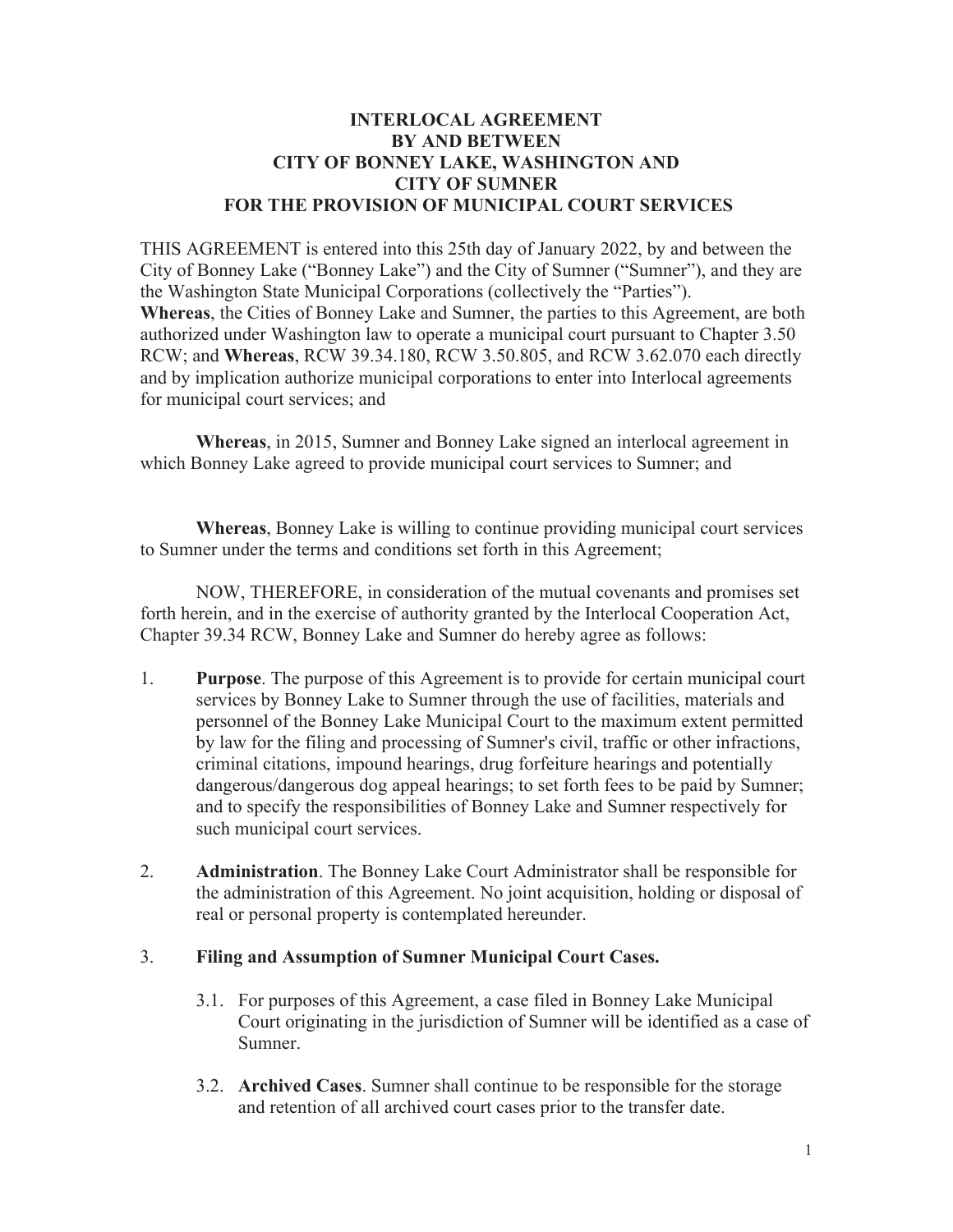- 4. **Municipal Court Services Performed By Bonney Lake**. As set forth in this Agreement, Bonney Lake shall provide municipal court facilities and services for the processing of Sumner Municipal Court cases in the same manner and at the same level as Bonney Lake provides for the same type of cases originating in Bonney Lake.
	- 4.1 **Court Staff**. Except as Sumner may elect hereafter, Sumner shall provide its judge, prosecuting attorney, domestic violence advocate, and public defender to handle Sumner cases. Bonney Lake shall provide all other court staff, including clerks and court administrator, to process and adjudicate all criminal citations and civil citations filed by Sumner. Sumner shall have no less than one dedicated court clerk whose primary duty is to process Sumner cases, which will provide a single point of contact for Sumner staff and help create efficiencies and consistency for both jurisdictions. Bonney Lake shall ensure that all court clerks are cross trained to be able to adequately process cases and address matters involving Bonney Lake or Sumner. By way of illustration and not by limitations, this "processing" shall include the issuance of all summons, warrants, maintenance of court cases including timely and accurate calendaring and docketing, and processing of all fines and forfeitures for municipal cases. Processing shall include filing, adjudication and penalty enforcement of all Sumner cases filed, or to be filed, including but not limited to the issuance of arrest warrants, setting motions and evidentiary hearings, discovery matters, bench, and jury trials, sentencing, post-trial motions, and the duties of the courts of limited jurisdiction regarding appeals.
	- 4.2 **Probation**. Bonney Lake shall provide probation services for Sumner cases, including a reasonably proportionate share of community service work to be performed in Sumner in coordination with the City of Sumner.
	- 4.3 **Equipment and Facilities**. Bonney Lake shall provide all necessary equipment, including copiers, computers, printers, dependable wi-fi access, and other equipment, necessary to perform the foregoing described municipal court services in a timely manner as required by laws and court rule. Bonney Lake shall provide the use of the Bonney Lake courtroom and all office space necessary for the processing of municipal cases.
	- 4.4 **Court Security**. Bonney Lake shall provide all necessary security for the courtroom, including an armed bailiff with the ability and commission authority to take out-of-custody defendants into custody when ordered by the court, and in the absence of Sumner's CSO. This shall not, however, include security or supervision specifically for defendants that are present in the courtroom and are in the otherwise active custody of any law enforcement agency, prison, or jail in which case Sumner is required to provide transportation, security and supervision for its in-custody docket defendants while in court.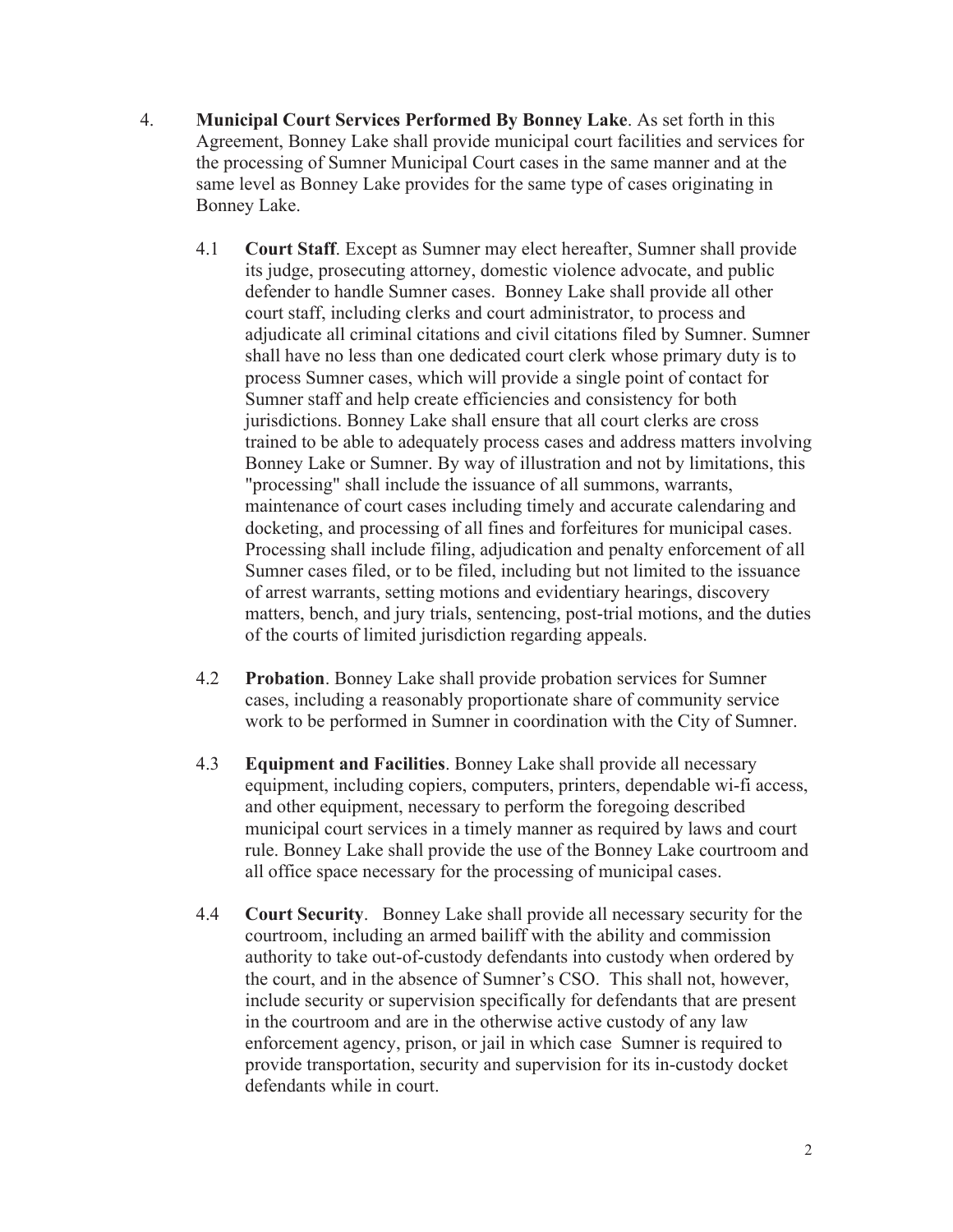- 4.5 **Supplies and Forms**. Bonney Lake shall provide for all forms and paperwork necessary for processing Sumner Municipal Court cases. By way of illustration and not limitation, these include case setting forms, infraction hearing forms, criminal hearing forms, warrants, and general office supplies.
- 4.6 **Court Mandated Payments**. Bonney Lake shall accept and track court mandated payments in criminal and infraction cases and bail or other forfeitures for Sumner Municipal Court and deliver these payments to Sumner on a monthly basis. The use of a collection agency by Bonney Lake to collect court-mandated payments is specifically permitted.
- 4.7 **Monthly Performance and Remittance Reports**. Bonney Lake shall provide to Sumner a monthly caseload and remittance report. The caseload report shall include the following information: filings by case type; dismissals; number and type of hearings; trial settings and type of trial set; number of cases (by broad case type) disposed during reporting period; number of deferred prosecutions/diversions; appeals to superior court; and total revenue. The remittance report shall include a breakdown by case categories of revenue received.
- 5. **Sumner Duties and Costs**. The following municipal court duties and costs shall be the responsibility of the City of Sumner:
	- 5.1 **Warrants**. Whenever Sumner executes a warrant, Sumner shall contact the Bonney Lake Municipal Court and make a return of the warrant as soon as possible.
	- 5.2 **Jail Costs**. Sumner shall be responsible for incarceration arrangements for its defendants and costs for such incarceration, including reimbursement of medical providers as required by RCW 70.48.130 for all Sumner defendants. Sumner shall be responsible for prisoner transports to and from Bonney Lake Municipal Court.

## 5.3 **Appeals**.

- A. In the event that Sumner determines to appeal a case on behalf of the City of Sumner, Sumner will be responsible for the entire appeal process, including the fee to file a notice of appeal and the costs for preparing and/or copying any court recordings, and for the Sumner City Attorney to handle the case. Sumner shall be responsible for Public Defender costs on RALJ Appeals and the costs for transcribing the recordings of the hearings.
- B. If a defendant files an appeal on a Sumner case, Bonney Lake will prepare the case for the appeal and the Sumner Prosecutor will be the Attorney of Record on the Appeal. Bonney Lake shall notify the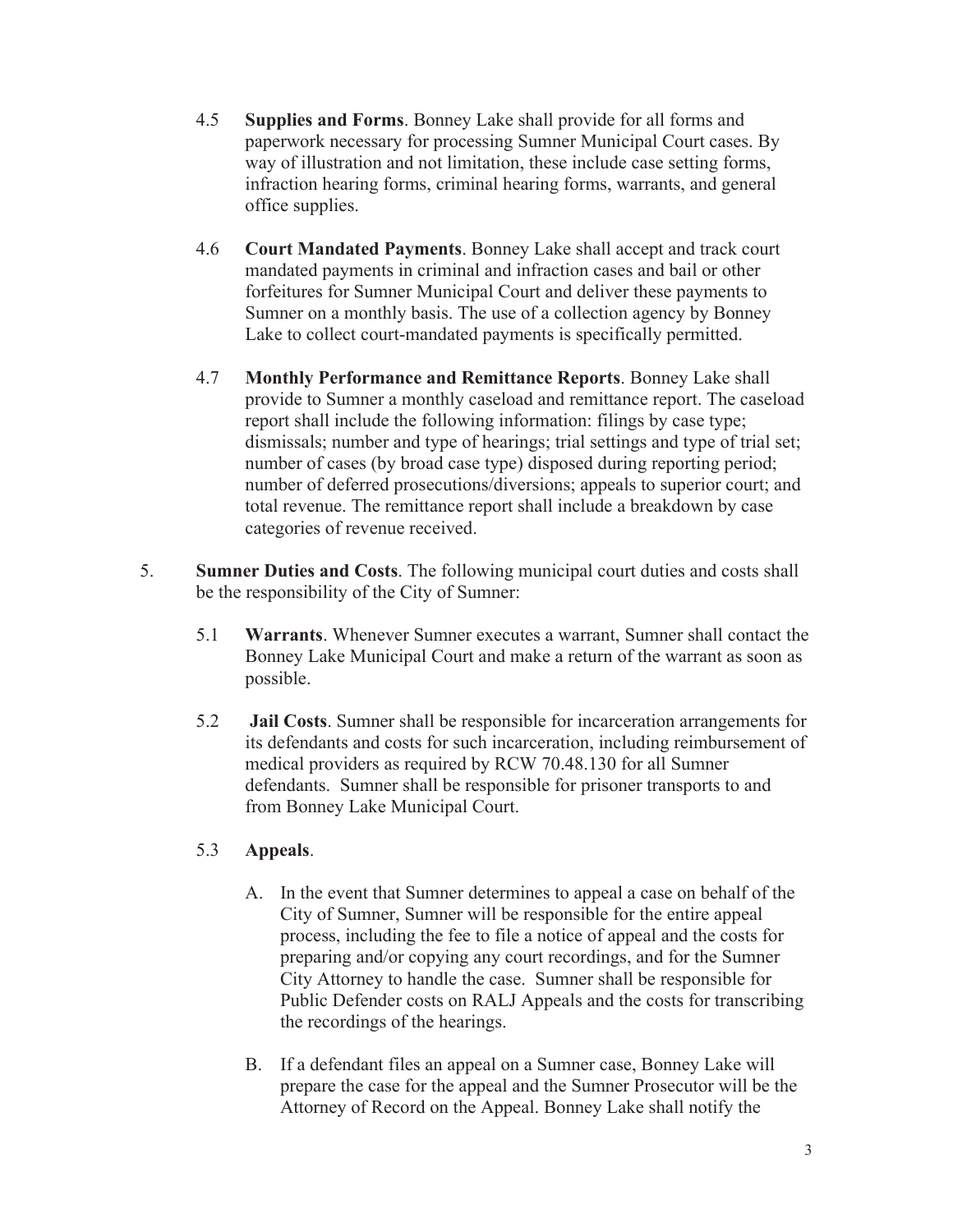superior court that an appeal has been filed and prepare the case record. Sumner will be charged the fee to file a notice of appeal and the cost for preparing and/or copying any court recordings. Sumner shall be responsible for Public Defender costs on a RALJ Appeal and shall be responsible for the costs for transcribing the recordings of the hearings.

- 5.4 **Witness Fees**. Sumner shall pay all fees for witnesses requested by the prosecutor or public defender in Sumner Municipal Court cases.
- 5.5 **Jury Fees**. Sumner shall be responsible for paying for all jury fees for Sumner Municipal Court cases. Upon completion of a jury trial, Bonney Lake shall forward all relevant juror information to Sumner to pay the jurors. Jurors shall be paid the current established rate (presently \$10 per day plus round trip mileage paid at the state per diem For Sumner jury trials, Bonney Lake will request a random list of jurors from Pierce County Superior Court. There is currently no charge to receive this list; however, should a charge be implemented, Sumner shall cover the charge. Bonney Lake shall summon the jurors and select jurors from the Sumner zip code and possibly neighboring zip codes if needed).
- 5.6 **Interpreter Services**. Sumner shall pay for all language interpretation services required for defendants in Sumner Municipal Court cases.
- 5.7 **Video arraignments.** The Parties shall agree upon cost sharing arrangements for video arraignment services should the Parties elect to utilize such services.
- 5.8 **Public Defender Services**. If during the term of this agreement Sumner elects to contract for Public Defender Services with Bonney Lake, Sumner will pay the per case fee as outlined in the current (at time of assignment) Bonney Lake public defender contract (currently \$250.00 per case) plus any additional costs for expert witnesses, or for subsequent appeals as outlined in Section 5.3.
	- A. Services shall include all those outlined in the Bonney Lake Public Defender services contract, including any and all additional public defense services provided to Bonney Lake defendants.
	- B. In addition to the per case fee, Sumner shall pay for the following public defender case expenses when reasonably incurred and approved by the Municipal Court from funds available for that purpose:
		- 1. **Discovery.** Discovery shall be provided in accordance with law and court rule by the City Prosecutor. For post-conviction relief cases, discovery includes the cost to obtain a copy of the defense,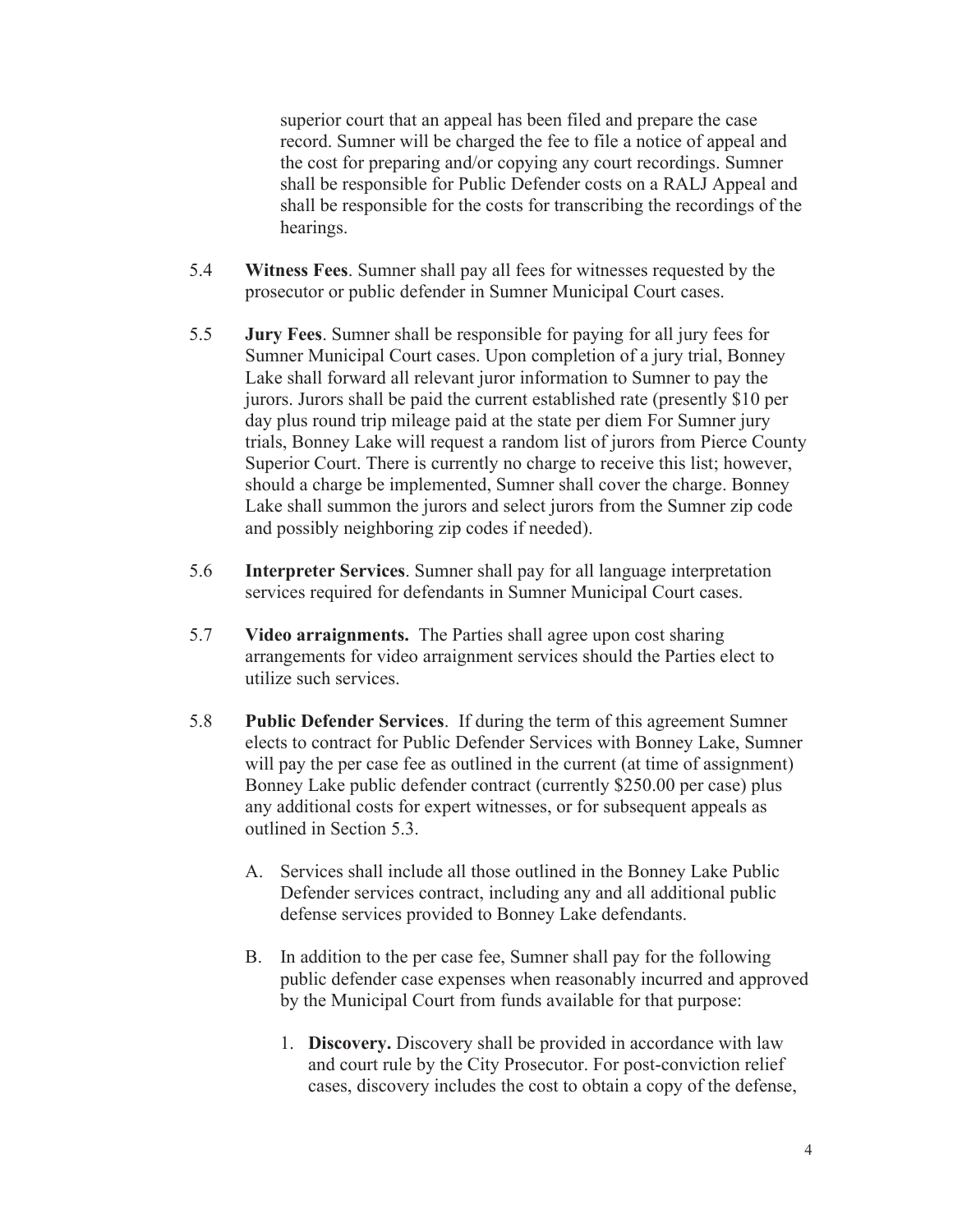prosecuting attorney making this charge or court files pertaining to the underlying case;

- 2. Non-Routine Expenses requested by the Public Defender and preauthorized by order of the Municipal Court. Unless the services are performed by the Public Defender's staff or subcontractors, non-routine expenses include, but are not limited to: medical and psychiatric evaluations; expert witness fees and expenses; interpreters for languages not commonly spoken in the City or interpreters for services other than attorney/client communication; polygraph, forensic and other scientific tests; computerized legal research; investigation expenses; and any other non-routine expenses the Municipal Court finds necessary and proper for the investigation, preparation, and presentation of a case.
- 3. **Lay Witness Fees.** Lay witness fees and mileage incurred in bringing defense witnesses to court, but not including salary or expenses of law enforcement officers required to accompany incarcerated witnesses;
- 4. **Copying Clients' Files.** The cost, if it exceeds \$25, of providing one copy of a client's or former client's case file upon client's or client's appellate, post-conviction relief or habeas corpus public defender's request, or at the request of counsel appointed to represent the client when the client has been granted a new trial;
- 5. Copying Direct Appeal Transcripts for RALJ Appeals. The cost, if it exceeds \$25, of making copies of direct appeal transcripts for representation in post-conviction relief cases. Public defender is limited to no more than two copies;
- 6. **Records.** Medical, school, birth, DMV, and other similar records, and 911 and emergency communication recordings and logs, when the cost of an individual item does not exceed \$75;
- 7. **Process Service.** The cost for the service of a subpoena as long as the rate per location is reasonable and customary.
- 8. **Miscellaneous.** Any necessary costs that the city shall pay as ordered by the appeals court.
- 5.9 **Transport Services**. Sumner shall be responsible for transporting Sumner defendants back and forth between jail and Municipal Court.
- 6. **Compensation**.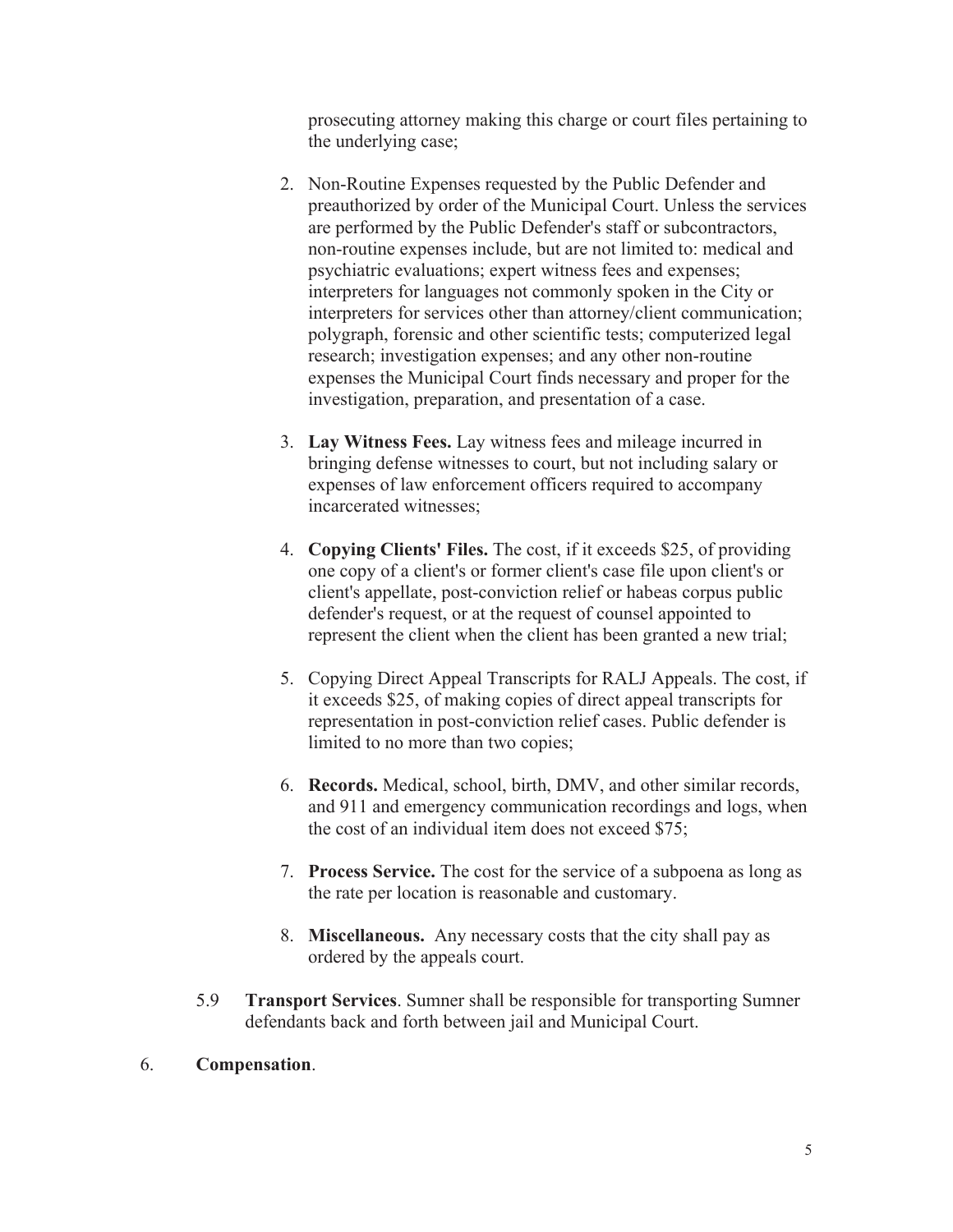- 6.1 **Fee.** Sumner shall primarily compensate Bonney Lake for providing municipal court services quarterly based on an annual fee, adjusted annually based upon June figures, and limited to no more than 4% and no less than 2% annual adjustment. These fees are in addition to specific interpreter, and other fees described in this agreement. The fees shall be paid regardless of whether the cases are later dismissed without a full adjudication, with the exception of filing errors (e.g., voided infractions/citations or cases filed with the wrong court).
- 6.2 **Prosecution Services.** If either City elects to utilize the other's prosecution services for more than three consecutive court days, the City utilizing the service shall pay a flat rate of \$500 per day.
- 7. **Adjustment to Cover Mandates or Additional Requirements**. In the event that the Bonney Lake Municipal Court's duties and accompanying costs under this Agreement are expanded or increased, the parties agree to negotiate a reasonable increase in the fees or a supplemental fee to cover the costs for the change. If the parties cannot agree to the amount of the adjustment, the issue shall be subject to the dispute resolution process outlined in Section 15 (Dispute Resolution) of this Agreement. The existing filing fees shall remain in effect until the parties reach an agreement as to the amount of filing fees or until the dispute resolution process is concluded.
- 8. **Periodic Adjustments**. Commencing two (2) years after the effective date of this agreement, either Sumner or Bonney Lake may request the parties to review the costs associated with providing the service during the previous two years of service. The parties shall use best efforts to determine how much, if any, of an adjustment, either up or down, in the future filing fees is warranted, and if so, the amount thereof. Filing fee adjustments agreed to pursuant to this process shall not require an amendment of this Agreement, but shall be confirmed in writing. If the parties cannot agree to the amount of the adjustment, the issue shall be subject to the dispute resolution process outlined in Section 15 (Dispute Resolution) of this Agreement. The existing filing fees shall remain in effect until the parties reach an agreement as to the amount of filing fees or until the dispute resolution process is concluded.
- 9. **Disbursal of Local Court Revenues to Sumner**. Pursuant to RCW 3.62.070 and RCW 39.24.180, Sumner shall receive one hundred percent (100%) of Local Court Revenues from Sumner Municipal Court cases to include NSF returned check fees, and monitoring fees (bench probation/SOC monitoring) and restitution or reimbursement to Sumner excluding crime victims, or other restitution as may be awarded by a judge. Local Court Revenues include all fines, forfeited bail, penalties, court costs, recoupment and parking ticket payments derived from Sumner Municipal Court cases after payment of any and all assessments required by state law thereon. Sumner shall reimburse Bonney Lake for Active Probation Costs and cost for copies and or fees for copies of recordings.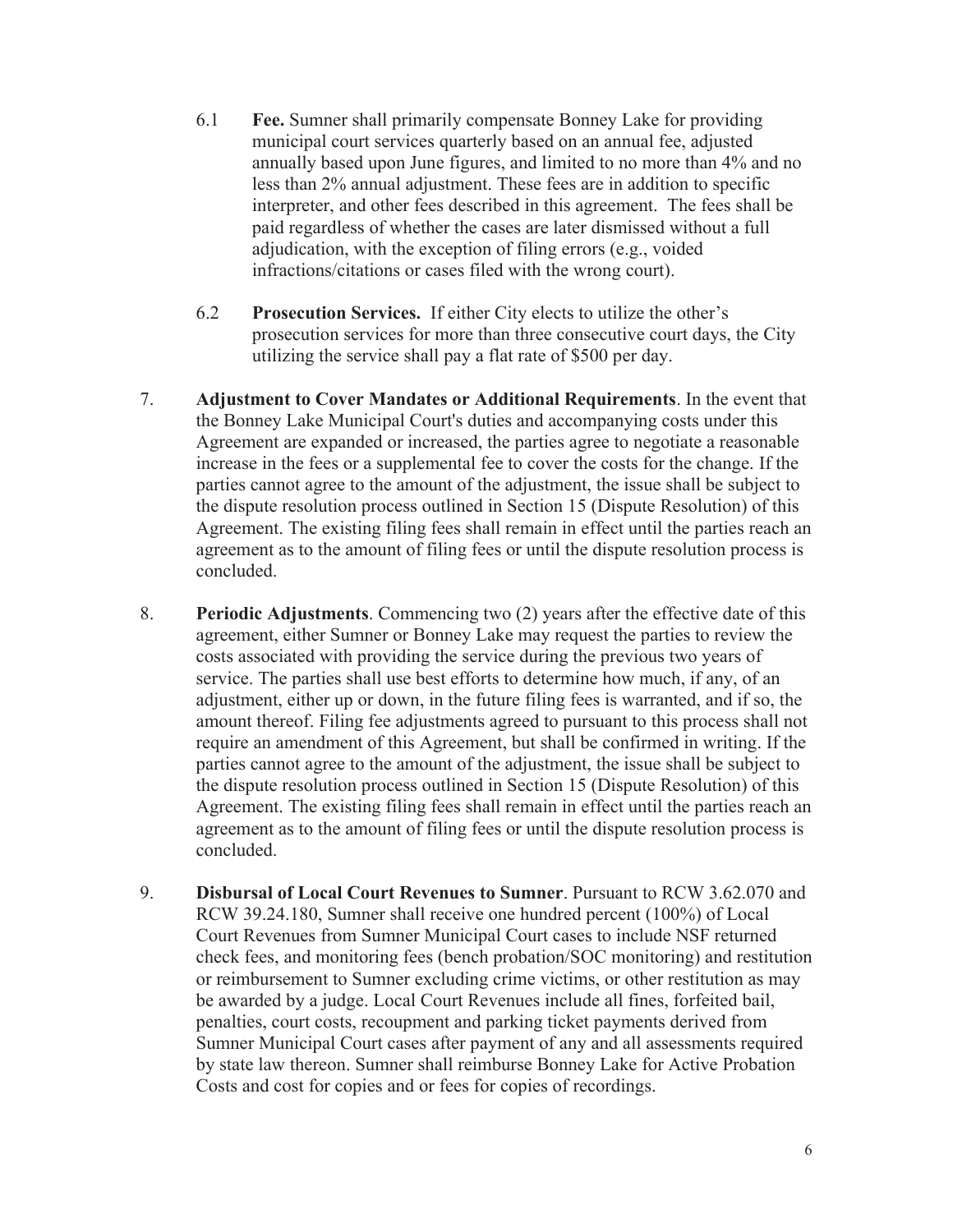- 10. **Payment of State and County Assessments**. Sumner shall be responsible for paying to the State of Washington and Pierce County all amounts due and owed to the State and County relating to Sumner Municipal Court cases filed at Bonney Municipal Court out of the gross revenues received from Bonney Lake for the Sumner Municipal Court cases.
- 11. **Duration**. Services under this Agreement shall commence January 1, 2022, and shall expire on December 31, 2023, The Duration of the Agreement shall thereafter automatically renew for successive two (2) year terms unless terminated earlier by either party pursuant to Section 12 of this Agreement.
- 12. **Termination**. Either party shall have the right to terminate this Agreement with or without cause at any time during the term of this Agreement, including the initial term, by providing written notice of intention to terminate at least one (1) year prior to expiration of this Agreement or any renewal thereof. If the agreement is terminated by either party, Bonney Lake agrees to work cooperatively with Sumner to ensure the orderly transition of cases from Bonney Lake Municipal Court to the new venue.
- 13. **Recording**. Consistent with RCW 39.34.040, this Agreement shall be filed for recording with the Pierce County Department of Records upon full execution, or, in lieu of recording, published electronically on the website of both parties.
- 14. **Indemnity**. Each party shall defend, indemnify and hold the other party, its officials, officers, employees and volunteers harmless from any and all claims, injuries, damages, losses or suits, including attorneys' and expert witness fees, arising out of or in connection with the performance of this Agreement, to the extent of each party's own negligence. Said indemnification shall also be applicable to intentional acts or omissions of each party's officers, officials, employees or volunteers. The parties agree that their obligations under this paragraph extend to claims made against one party by the other party's own employees or agents. Each party shall defend, indemnify and hold the other party, its officials, officers, employees and volunteers harmless from any and all claims, injuries, damages, losses or suits, including attorneys' and expert witness fees, arising out of the existence or effect of the ordinances, rules or regulations, policies or procedures of each respective party. If any cause, claim, suit, action or administrative proceedings is commenced challenging the enforceability or validity of the ordinance, rule, regulation, policy or procedure of a party hereto, that party alone shall defend the same at its sole expense, and shall satisfy a judgment entered on the same, including all chargeable costs and attorneys' fees. For the purpose of this indemnification only, the parties, by mutual negotiation, hereby waive, as respects the other party only, any immunity that would otherwise be available against such claims under the industrial insurance provisions of Title 51 RCW. This section shall survive the expiration or termination of this Agreement. No obligation shall exist to indemnify for injuries caused by or resulting from events occurring after the last day of court services under this Agreement.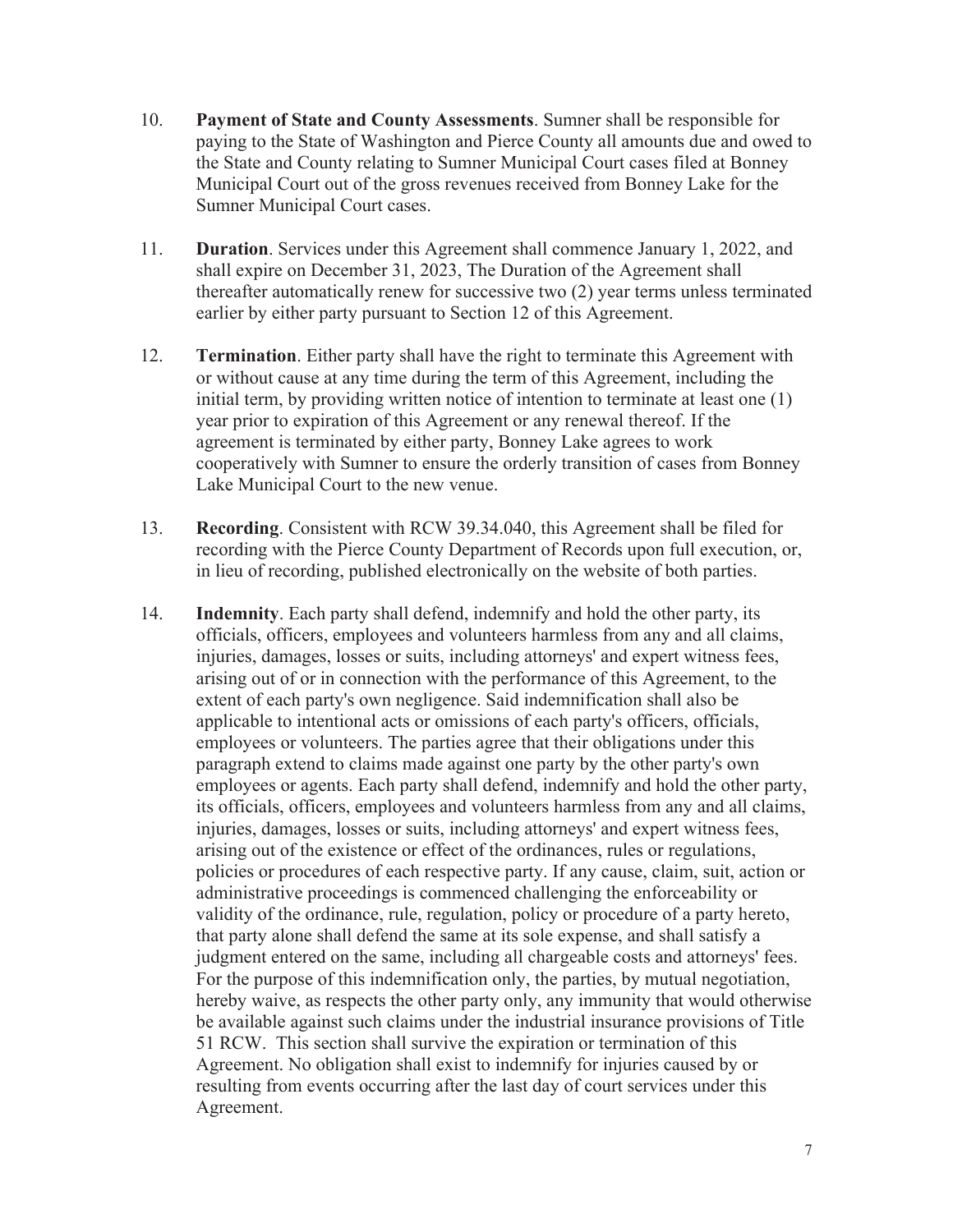- 15. **Dispute Resolution**. It is the parties' intent to resolve any disputes relating to the interpretation or application of this Agreement informally through discussions at the staff level. In the event disputes cannot be resolved informally at the staff level, resolution shall be sought by the designated representatives of each city and if unsuccessful, then the parties agree to submit the dispute to non-binding mediation/dispute resolution. All fees and expenses for mediation shall be borne by the parties equally. However, each party shall bear the expense of its own counsel, experts, witnesses, and preparation and presentation of evidence, including appeal fees and costs.
- 16. **Employment**. No employee or agent of Bonney Lake shall be deemed to be an employee or agent of Sumner as a result of this Agreement. No employee or agent of Sumner shall be deemed to be an employee or agent of Bonney Lake as a result of this Agreement. None of the benefits provided by the parties to their employees or agents, including, but not limited to, compensation, insurance, and unemployment insurance shall be available to employees or agents of the other party.
- 17. **Notice**. Any notices required to be given under the Agreement shall be deemed sufficient if in writing and delivered personally or sent via certified mail to the following parties at the following addresses:

| <b>To Bonney Lake:</b> | <b>To Sumner:</b> |
|------------------------|-------------------|
| City of Bonney Lake    | City of Sumner    |
| Mayor                  | Mayor             |
| PO Box 7380            | 1104 Maple Street |
| Bonney Lake, WA 98391  | Sumner, WA 98390  |

- 18. **Jurisdiction**. This Agreement shall be governed by and construed in accordance with the laws of the State of Washington, and venue for any action shall lie in Pierce County Superior Court.
- 19. **Insurance**. Each party to this Agreement shall maintain auto, general, errors and omissions, and employment practices liability insurance at least equivalent to the minimum coverage provided through the Washington Cities Insurance Authority (WCIA). Such insurance coverage shall be maintained during the entire term of this Agreement and all extensions thereto.
- 20. **Non-Assignability**. The rights, duties, and obligations of either party to this Agreement shall not be assignable. This provision does not apply to collection services.
- 21. **Severability**. Whenever possible, each provision of this Agreement shall be interpreted in such a manner as to be effective and valid under applicable law. Any provision of this Agreement which shall prove to be invalid, void or illegal